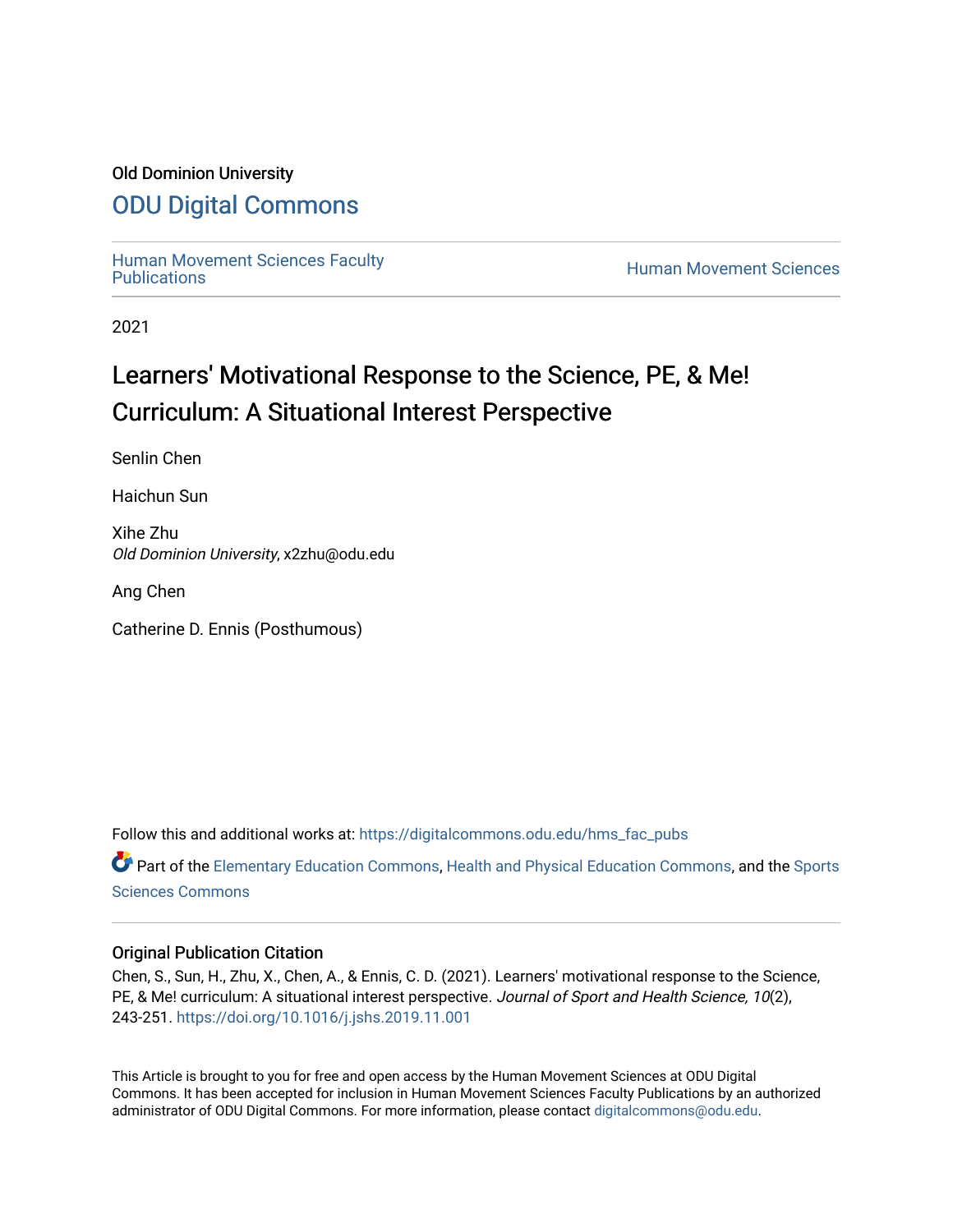



Available online at [www.sciencedirect.com](http://www.sciencedirect.com)





[Journal of Sport and Health Science 10 \(2021\) 243](https://doi.org/)-[251](https://doi.org/)

Original article

## Learners' motivational response to the Science, PE, & Me! curriculum: A situational interest perspective

<span id="page-1-3"></span><span id="page-1-2"></span><span id="page-1-0"></span>Senlin Chen<sup>[a](#page-1-0),[\\*](#page-1-1)</sup>, Haichun Sun<sup>[b](#page-1-2)</sup>, Xihe Zhu<sup>[c](#page-1-3)</sup>, Ang Chen<sup>[d](#page-1-4)</sup>, Catherine D. Ennis (Posthumous)<sup>d</sup>

<sup>a</sup> School of Kinesiology, Louisiana State University, Baton Rouge, LA 70803, USA<br><sup>b</sup> Department of Teaching and Learning, University of South Florida, Tampa, FL 33620, USA<br><sup>c</sup> Department of Human Movement Sciences, Old D

Received 31 December 2018; revised 16 August 2019; accepted 26 September 2019

Available online 6 November 2019

<span id="page-1-4"></span>2095-2546/ 2021 Published by Elsevier B.V. on behalf of Shanghai University of Sport. This is an open access article under the CC BY-NC-ND license. [\(http://creativecommons.org/licenses/by-nc-nd/4.0/\)](http://creativecommons.org/licenses/by-nc-nd/4.0/)

#### Abstract

Background: The Science, PE, & Me! (SPEM) curriculum is a concept-based physical education curriculum that offers students coherent educational experiences for constructing health-related fitness knowledge through movement experiences. The purpose of this study was to evaluate students' motivational response to the SPEM curriculum from the situational interest perspective.

Methods: The study used a cluster randomized controlled design in which 30 elementary schools in one of the largest metropolitan areas in the eastern United States were randomly assigned to an experimental or comparison condition. Although all students in the 3rd, 4th, and 5th grades in the targeted schools were eligible to participate in the study, a random sample of students from the experimental  $(n = 1749; 15 \text{ schools})$  and comparison groups ( $n = 1985$ ; 15 schools) provided data. Students' motivational response to the SPEM curriculum or comparison curriculum was measured using the previously validated Situational Interest Scale–Elementary. Data were analyzed using structural mean modeling.

*Results*: The results demonstrated that the experimental group (as reference group) showed significantly higher enjoyment ( $z = -2.01$ ), challenge  $(z = -6.54)$ , exploration ( $z = -12.195$ ), novelty ( $z = -8.80$ ), and attention demand ( $z = -7.90$ ) than the comparison group.

Conclusion: The findings indicate that the SPEM curriculum created a more situationally interesting context for learning than the comparison physical education curriculum.

Keywords: Constructivist learning theory; Curriculum intervention; Elementary physical education; Learner motivation; Structural mean modeling

#### 1. Introduction

Promoting youth physical activity (PA) and wellness in schools requires systematic efforts that center on physical edu-cation (PE) curriculum interventions.<sup>[1](#page-8-0)</sup> PE is the main avenue in the school through which children and adolescents receive formal education about active living.<sup>[2,](#page-8-1)[3](#page-8-2)</sup> In particular, through  $K-12$  PE, students are expected to become physically literate with knowledge, motivation, skill, and behavior development needed for life-long PA participation.<sup>[4](#page-8-3)</sup> Some evidence-based PE curricula have shown significant effectiveness in fostering students with the competence and motivation that are essential for well-being and performance.<sup>[5,](#page-8-4)[6](#page-8-5)</sup> Of those evidence-based

\* Corresponding author.

E-mail address: [senlinchen@lsu.edu](mailto:senlinchen@lsu.edu) (S. Chen).

curricula, the Science, PE & Me! (SPEM) curriculum offers students coherent educational experiences designed to motivate them in constructing health-related fitness knowledge through carefully designed movement tasks. $6-8$  $6-8$  $6-8$  The SPEM curriculum was also designed to raise learners' interest using situational interest as a major motivation strategy.<sup>[9](#page-8-6)</sup> The purpose of this study was to evaluate elementary school students' response to situational interest in the SPEM curriculum.

#### 1.1. Interest theory

Learners' motivation is defined as the process whereby goal-directed activity is instigated and sustained.[10](#page-8-7) Motivation is a crucial determinant of student engagement and learning in  $PE<sub>11</sub><sup>11</sup>$  $PE<sub>11</sub><sup>11</sup>$  $PE<sub>11</sub><sup>11</sup>$  which has been examined from a variety of theoretical lenses, including interest theory.<sup>[12](#page-9-1),[13](#page-9-2)</sup> Interest is defined as the psychological state of engaging or willingness to reengage in

<span id="page-1-1"></span>Cite this article: Chen S, Sun H, Zhu X, Chen A, Ennis CD. Learners' motivational response to the Science, PE, & Me! curriculum: a situational interest perspec-

<https://doi.org/10.1016/j.jshs.2019.11.001>

Peer review under responsibility of Shanghai University of Sport.

tive. J Sport Health Sci 2021;10:243-51.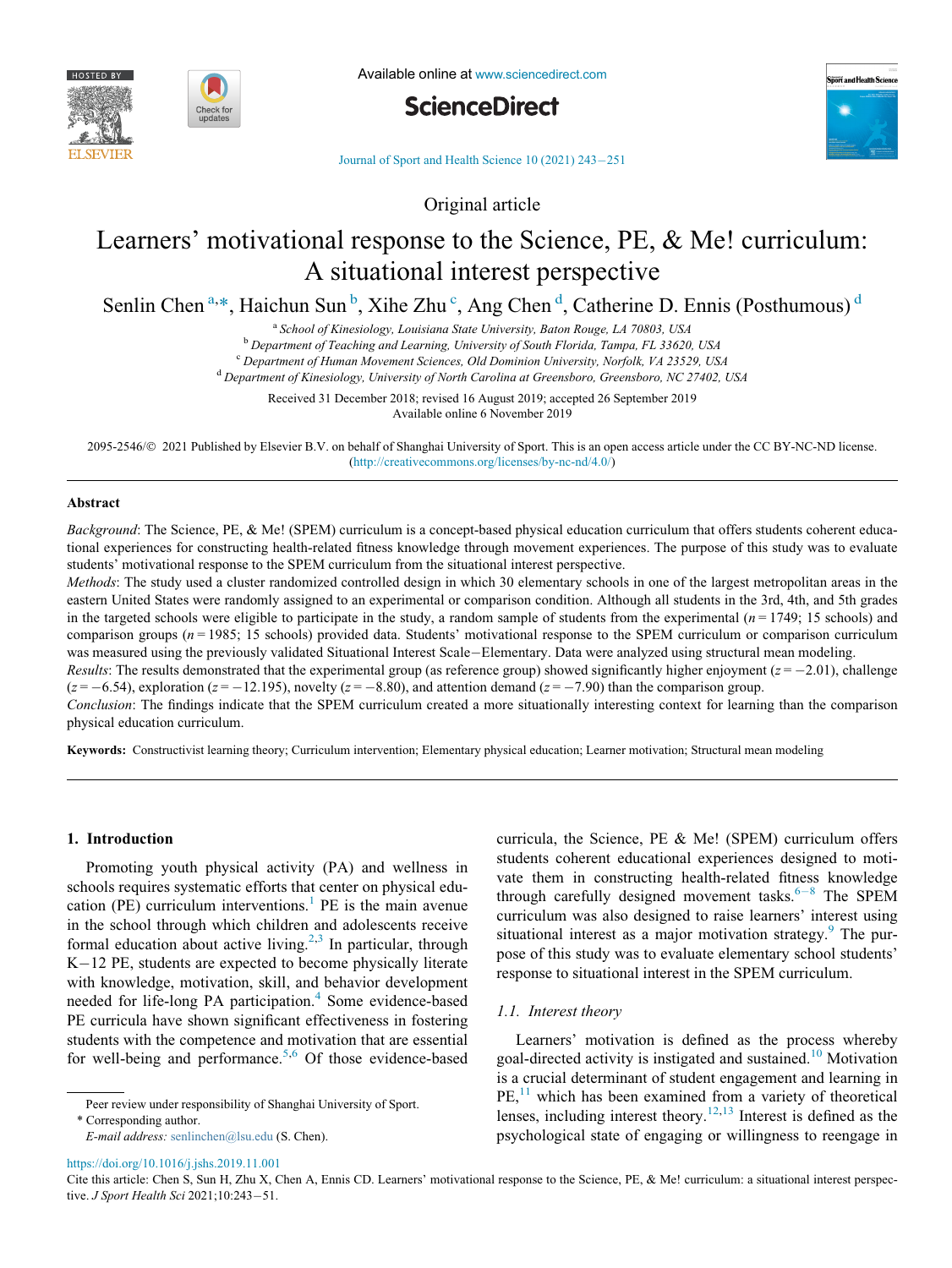specific content, which has a powerful influence on learning and engagement. $^{14}$  $^{14}$  $^{14}$  It is conceptualized to vary from situational interest to individual interest.<sup>[9,](#page-8-6)[14](#page-9-3)</sup> Situational interest refers to a psychological state that is elicited by certain aspects of the immediate environment, while individual interest refers to the relatively enduring predisposition to reengage particular con-tent.<sup>[14](#page-9-3)</sup> Interest can be developed following a 4-phase model that begins with triggered situational interest and then transforms into maintained situational interest, emerging or less developed individual interest, and ultimately the well-developed individual interest.[14](#page-9-3)[,15](#page-9-4) While individual interest takes a long time to change, situational interest is instantaneously changeable and domain specific, making it a useful motivation element to manipulate for curriculum and instruction deliberations.  $9,14,16$  $9,14,16$  $9,14,16$  For sustained engagement and learning, learners' situational interest triggered in the moment by environment stimuli must be maintained.[14](#page-9-3) Maintained situational interest may be expressed in sustained feelings (perceiving the situation as enjoyable and engaging) and values (perceiving the situation as important and valuable), especially in secondary school students. $17$  When maintained, situational interest can influence the growth trajectory of individual interest (i.e., emerging individual interest and well-developed individual interest).[15](#page-9-4) Having a strong level of individual interest in a task, activity, or subject is educationally meaningful, because individual interest is internally driven and is always motivat-ing.<sup>[14](#page-9-3),[18](#page-9-7)</sup> Recent evidence further substantiates that a reverse relationship between individual interest and learning also exists, showing individual interest as a consequence of knowl-edge increase.<sup>[19](#page-9-8)</sup> Therefore, examining learners' motivation from the perspective of interest theory has significant educational implications. Triggering and maintaining situational interest is a critical pedagogical strategy to immediately stimulate in-class engagement and learning and to develop individual interest in the long run.

#### 1.2. Research on learners' interest in PE

Initial work on learners' interest in PE was conducted by Chen in 1996, $^{20}$  $^{20}$  $^{20}$  after which the body of literature on situational interest has grown tremendously. In a recent review, Chen and Wang $<sup>9</sup>$  $<sup>9</sup>$  $<sup>9</sup>$  came to 2 conclusions concerning the utility</sup> of situational interest in PE. First, the conceptualizations of situational interest and its 5 sources (i.e., novelty, challenge, attention demand, exploration, and instant enjoyment) are well-substantiated by empirical evidence.  $8,21-25$  $8,21-25$  $8,21-25$  $8,21-25$  These 5 situational interest sources suggest that a learning task should (a) present new information that was unknown to the learner (i.e., novelty), (b) have optimal difficulty and be achievable through effort (i.e., challenge), (c) demand and draw the learner's attention (i.e., attention demand), (d) offer the learner the opportunity to discover and explore solutions (i.e., exploration), and (e) offer the learner a sense of delight (i.e., enjoyment). Situational interest can exert spontaneous, short-lived, and powerful motivation forces to drive learners for engagement and learning. To entice situational interest, a physical educator may make purposeful pedagogical manipulations on

any of the 5 sources of situational interest. One of the motivational impacts of situational interest is its influence on facilitating physical engagement (captured by step count, energy expenditure, vector magnitude, and PA time) both in and out-side of PE classes.<sup>[26](#page-9-11)-[29](#page-9-11)</sup> These 2 conclusions provide a theoretical foundation and practical strategies for guiding pedagogical manipulations that promote in-class engagement as well as overall PA participation. Physical educators are encouraged to make pedagogical manipulations in their curriculum to trigger and maintain students' situational interest and therefore facilitate engagement and learning. Such pedagogical manipulations can target the 5 sources of situational interest: perceptions of novelty, challenge, attention demand, exploration, and instant enjoyment.  $8,2\overline{1},25$  $8,2\overline{1},25$  $8,2\overline{1},25$  The design of the SPEM curriculum, for example, takes into account all 5 sources of situational interest as motivational elements so that students perceive their SPEM experience as attention demanding, challenging, explorative, enjoyable, and novel.

#### 1.3. Research gap and purposes

Despite the plethora of research on situational interest as described, to our knowledge no large-scale curriculum intervention studies have examined the motivational response to the curriculum from the perspective of situational interest. SPEM is a multi-year PE curriculum intervention focused on teaching upper-elementary school students the knowledge and behaviors necessary for health-related fitness. Prior research has lent support to the efficacy of SPEM in increasing elemen-tary school students' health-related fitness knowledge<sup>[7](#page-8-9)[,30](#page-9-13)</sup> while also keeping students physically active in class. $31$  Importantly, SPEM lessons were designed to address the learners' motivational response to the curriculum experience by embedding the 5 situational interest sources in the tasks. It was assumed that this design would stimulate students' situational interest when they received the SPEM curriculum. However, this assumption has yet to be tested through empirical evidence. Therefore, the purpose of this study was to evaluate students' motivational response to the SPEM curriculum from the perspective of situational interest. It was hypothesized that students who experienced the SPEM curriculum would report higher scores on the measures of the 5 situational interest sources compared to those who did not experience the curriculum. The findings from this study advance our current understanding about the pedagogical significance of situational interest and its sources in curriculum design.

#### 2. Methods

#### 2.1. Research design

The data for this study stemmed from a large curriculum intervention research to develop, evaluate, and disseminate the SPEM curriculum. The PE teachers at the experimental schools implemented the SPEM curriculum after receiving a 3-day professional development for teaching the SPEM curriculum, while those in the comparison group also received a 3-day professional development, as placebo, on topics related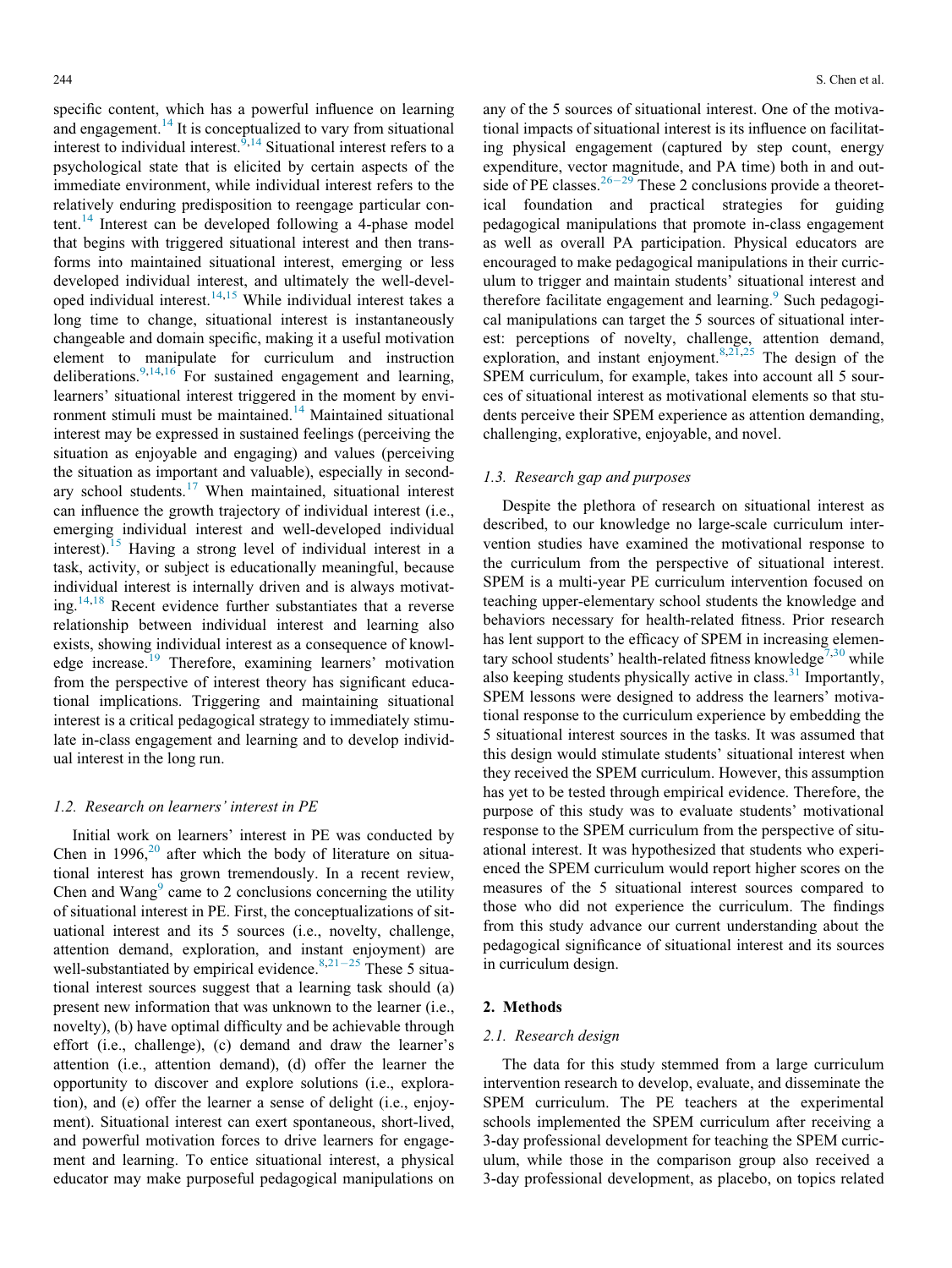to effective teaching strategies for the district-sanctioned curriculum. Teachers in both conditions received the same number of visitations/observations by the research team during the intervention period. Curriculum implementation fidelity for both conditions was monitored through field observation by trained graduate research assistants using standardized observation instruments.

#### 2.1.1. Power analysis

The original study used a cluster randomized controlled trial design where a 2-level hierarchical linear model was established to guide the power analysis for sampling. The treatment effect is represented by the explained portion of variance by the explanatory variables at both student  $(R_1^2)$  and school  $(R_2^2)$  levels. These variances are expressed, respectively, as:

$$
{R_1}^2 = (Y_{ij} - \Sigma_h \gamma_h X_{hij})/Y_{ij}
$$

and

$$
R_2^2 = 1 - (Y_{\cdot j} - \Sigma_h \gamma_h X_{hj})/Y_{\cdot j},
$$

where  $\Sigma_h \gamma_h X_{hij}$  is the proportional mean square prediction error. The student-level average explained variance  $(R^2)$  from curriculum intervention studies in elementary school PE is 0.25. Given this information, we expect that the observed  $R_1^2$  from this study would be at a similar magnitude. Using the effect size in the sample size calculation with 0.80 power at  $\alpha = 0.05$ , we determined that the student-level sample should include a minimum of 506 students (253 in each condition). In PE research, few studies provided sufficient effect size or mean and standard deviation information using school-level statistics.

#### 2.1.2. Sampling

We randomly selected 30 elementary schools offering 3rd-, 4th-, and 5th-grade classes from the participating school district. In sampling, we grouped approximately 120 elementary schools in the district into 15 sampling brackets by matchedschool socioeconomic status (free and reduced price meals rate) and school-level performance on the state standardized science test. Other factors considered in sampling included pupil/teacher ratio and enrollment size (National Center for Education Statistics; [www.nces.gov](http://www.nces.gov)). We next randomly selected 2 schools within each sampling bracket and randomly assigned them to either the experimental or comparison condition. The procedure resulted in 2 comparably equivalent groups.

#### 2.1.3. The sample

The random sample of schools represented under-privileged schools in the urban areas of a major metropolitan area in the eastern United States. The sample had an ethnically diverse student population, with 8.4% of students being Hispanic or Latino and 70.1% being Black or African American, followed by White (18.7%) and other ethnic groups. The students were from the 3rd, 4th, and 5th grades in both the experimental schools  $(n = 1749; 15$  schools) and comparison schools  $(n = 1985; 15$  schools). They were representative of the student population in the metropolitan area. The Institutional Review

Board of the University of Maryland approved the study. Written parental consent and minors' assent were obtained prior to the start of data collection.

#### 2.2. The SPEM curriculum vs. comparison curriculum

The SPEM curriculum was designed by a team of master PE teachers, science education teachers, and university researchers.<sup>[7](#page-8-9)</sup> Its development was guided by the principles of social constructivist learning theory<sup>[32,](#page-9-15)[33](#page-9-16)</sup> and the domain learn-ing theory.<sup>[32](#page-9-15)</sup> The theme of the curriculum is "learning science" through physical activity" in addition to the situational interest perspective.<sup>[14](#page-9-3)[,21](#page-9-10)</sup> The curriculum affords students with abundant opportunities to conduct PA experiments as lived experiences to construct a deeper understanding of fitness, active living, and nutrition concepts. The curriculum includes three 10-lesson units for each grade. Dr. Love's Healthy Heart unit focuses on learning concepts of building and improving cardiorespiratory fitness and health, Mickey's Mighty Muscle focuses on muscular function and health, and Flex Coolbody's Fitness Club focuses on healthy flexibility and nutrition. In total, the SPEM curriculum consists of 90 lessons, 30 lessons for each of the 3rd, 4th, and 5th grades.<sup>[7](#page-8-9)</sup> More important, each lesson is structured following a 5E instructional system (i.e., engagement, exploration, explanation, evaluation, and elabora-tion) in which the 5 sources of situational interest<sup>[8](#page-8-8)</sup> are carefully cultivated. For example, each lesson begins with an engagement activity that is usually an exciting game used to induce instant enjoyment. An experiment activity follows, in which learning tasks enticing students' curiosity are given for them to explore their body's secret responses to exercise. In the elaboration activity, students conduct Think, Pair, Share tasks to continuously challenge themselves by learning from each other. A unique learning tool in SPEM is its companion student workbook. Upon completion of each task or experiment, students record the data/information related to their body responses to exercise, such as heart rate, estimated physical exertion, and repetition of weight lifting, in their personal workbook and then use the data to answer a variety of questions. The workbook tasks are structured in 3 levels of cognition: descriptive tasks, relational tasks, and reasoning tasks. The tasks in this structure gradually guide students to high cog-nitive attention, another source of situational interest,<sup>[8](#page-8-8)</sup> and eventually contribute to student knowledge gain.<sup>[34](#page-9-17)</sup>

[Table 1](#page-4-0) illustrates some examples of curricular manipulation on these constructs. To increase students' sense of novelty, the SPEM curriculum offers new PE games, activities, or tasks that may be perceived as novel. For example, a 5th-grade lesson within the Flex Coolbody unit provides students with the opportunity to Explore (i.e., the 2nd E of the 5E system) and compare different methods of throwing to understand the concept of range of motion and flexibility. Through bodily experiment, students realize the importance of using a full range of motion (which requires good flexibility) to throw effectively and then develop the skill of throwing. Challenge is represented by the difficulty level of a lesson or task appropriate to the students' abilities. A moderately challenging task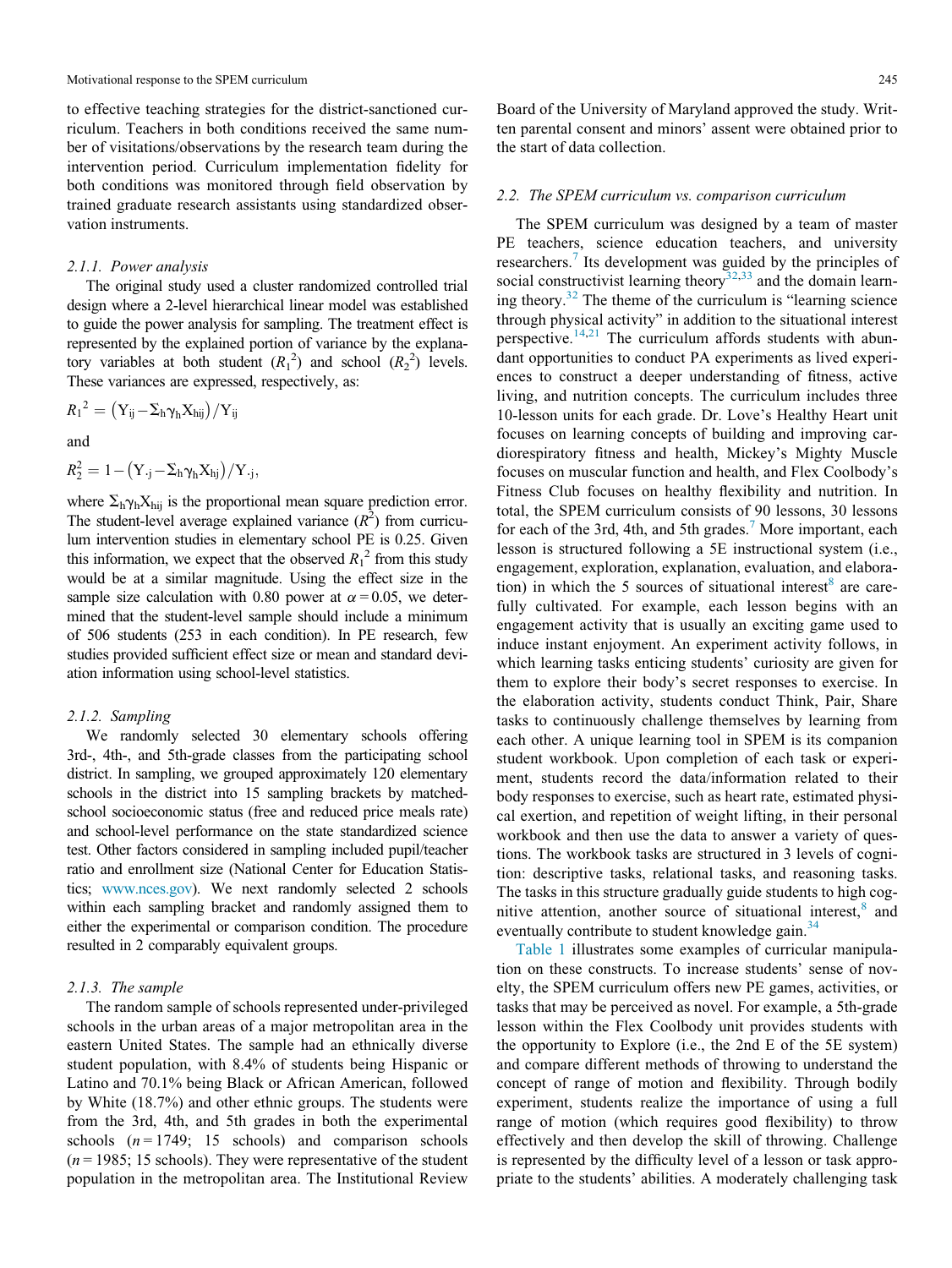<span id="page-4-0"></span>Table 1 Manipulations within the Science, PE, & Me! curriculum on situational interest sources.

| Situational interest sources                                                                | Science, PE, & Me! curriculum manipulations                                                                                                                                                                                                                              |  |  |
|---------------------------------------------------------------------------------------------|--------------------------------------------------------------------------------------------------------------------------------------------------------------------------------------------------------------------------------------------------------------------------|--|--|
| Attention (task that draws the learner's attention)                                         | Each lesson involves students as "junior scientists" working in small groups or in pairs on the sig-<br>nal of "zip zap zing!" Students ought to stay attentive and engaged throughout the lesson to solve<br>the problems documented in the student workbooks.          |  |  |
| Challenge (task that has optimal difficulty and is<br>achievable through effort)            | All tasks and games are cognitively and physically challenging and developmentally appropriate.<br>Students learn/use the health-related scientific vocabularies while working on physical activities<br>that are related to scientific concepts.                        |  |  |
| Exploration (task that offers the learner opportunity to<br>discover and explore solutions) | Each lesson has an exploration task or game as a warm-up, followed by a series of experiments<br>conducted by the students as "junior scientists". The problems drive the curious "junior scien-<br>tists" to discover solutions through sustained collaborative effort. |  |  |
| Enjoyment (task that offers the learner a sense of<br>delight)                              | All curriculum content (e.g., engagement and elaboration tasks and games) was designed by a<br>panel of master physical educators, science educators, and university researchers to be fun and<br>enjoyable for boys and girls in the 3rd through 5th grades.            |  |  |
| Novelty (task that presents new information that was<br>unknown to the learner)             | Each lesson offers students with new concepts and principles concerning health-related fitness<br>and healthy living, novel games, and experiences. These learning-intensive lessons differ from<br>games or team sports in traditional physical education classes.      |  |  |

provides most students with the opportunity to achieve success through effort. However, a task that is too difficult or too easy would not likely be perceived by most students as interesting.[16](#page-9-5) The deliberations of the expert panel ensured that the lessons, activities, and tasks had the appropriate level of difficulty to sustain interest. Other than novelty and challenge, a situationally interesting task demands student attention and should be explorative and enjoyable. In each SPEM lesson, students act as curious junior scientists who must stay attentive to engage, explore, explain, and evaluate their ability to learn to solve the problems (i.e., explorative) documented in their student workbooks. They work in small groups or in pairs to construct knowledge of health-related fitness through peer socialization. As the junior scientists conduct their experiments, the teacher scaffolds the students' explorations through Elaboration of the concepts. Through socialization with peers and the teacher, students construct meaningful learning and close the zone of proximal development.  $32,33$  $32,33$ Last, another parameter of curriculum design for the SPEM curriculum is enjoyment. Fitness concepts are integrated in fun and active games or activities for enhanced kinesthetic experiences and learning achievement. Previous research has shown success in incorporating these 5 motivation constructs into curriculum and instruction to increase the students' situational interest.<sup>[30](#page-9-13)[,35](#page-9-18)[,36](#page-9-19)</sup>

The comparison condition involved the use of the regular district-wide PE curriculum. It was a multi-activity curriculum that offered short instructional units  $(2-4$  weeks each) of games, team and individual sports, and fitness activities. The lessons had no clear learning objectives, and student participation and behavior were the main basis for grading and student evaluation. The PE teachers mainly followed the direct teaching style, where the teacher directs and students follow. The teachers in the comparison schools also received a 3-day placebo training from the research team. The training was primarily focused on effective classroom management strategies, national and state standards, district requirements, and data collection protocols for the research project.

#### 2.3. Instrumentation

Motivational response to the SPEM curriculum was measured using the Situational Interest Scale-Elementary (SIS-E).[8](#page-8-8) While certain items may load relatively low in bi-factor analysis, $^{23}$  $^{23}$  $^{23}$  predominant evidence suggests that SIS-E is a valid instrument to measure situational interest and its underlying sources.<sup>[9](#page-8-6)</sup> The SIS-E includes 15 items measuring the 5 constructs of situational interest sources: novelty, challenge, attention demand, exploration, and instant enjoyment (3 items per construct). For example, 1 item measuring exploration is phrased as "My PE classes made me become...". Possible choices to complete this statement are (a) very curious, (b) somewhat curious, (c) a little curious, or (d) not curious. Another item measuring attention demand is phrased as "My PE classes made me...". Possible choices included (a) very focused, (b) somewhat focused, (c) a little focused, or (d) not focused. Students were instructed to circle the answer that accurately described their perceptions of these situational interest sources. The SIS-E has been previously validated among 3rd-, 4th-, and 5th-grade student populations.<sup>[8](#page-8-8)</sup> All 5 situational interest constructs demonstrated sound internal consistency reliability using the sample in this study ( $\alpha$  ranged from 0.72 to 0.85 for comparison and from 0.74 to 0.88 for experiment).

#### 2.4. Data collection

Data collection followed predetermined procedures according to the research design. Undergraduate and graduate students majoring in kinesiology, psychology, public health, or education were recruited to be data collectors. Three weeks before the project started, the data collectors received a standardized 6-h-long data collection training at a university laboratory and an online 2-h self-study training on human subject protection. All data collectors demonstrated sufficient competency and then were assigned to the schools in either condition to collect data following a predetermined schedule and research protocol. The SIS-E was distributed immediately after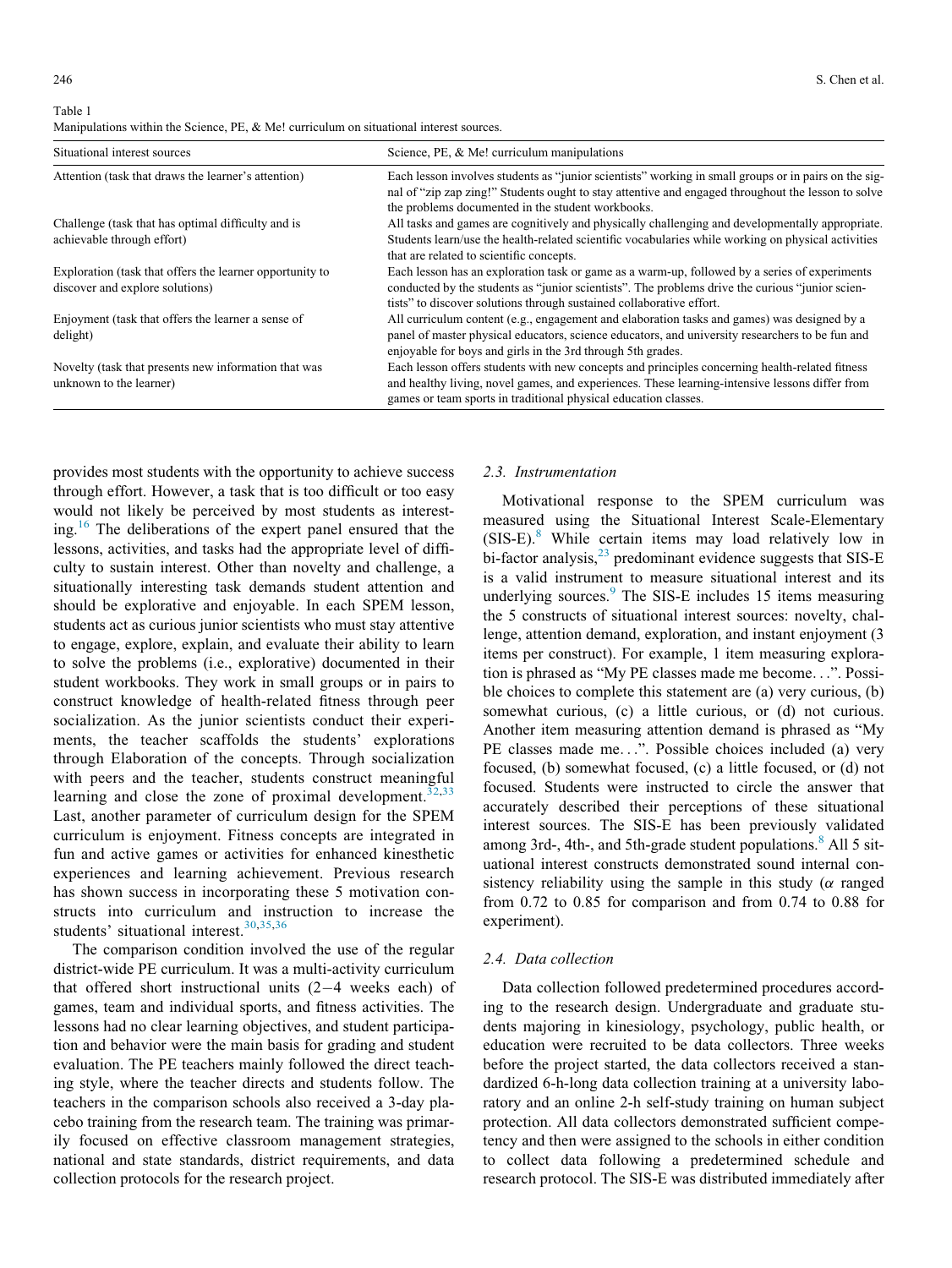randomly selected lessons. The data collectors read each item aloud to students and answered questions students had. Students were instructed to respond to the SIS-E based on their experiences in their PE lessons and were asked to complete the scale independently. Completed SIS-E scales were then collected and returned to the laboratory for data entry, screening, and analysis.

#### 2.5. Data analysis

To address the research purpose, we compared the students' perceived differences in situational interest in the SPEM  $(n = 1749)$  and comparison curriculum  $(n = 1985)$  conditions. Conceptually, the 5 sources of situational interest are latent variables and measured by multiple indicators. In latent variable systems, the measured variables or indicators are hypothesized to be linear combinations of factors/constructs plus error, and these indicators are correlated because they share the same underlying factors.<sup>[37](#page-9-21)</sup> Given the nature of our research purpose, a structured means modeling (SMM) analysis is the most appropriate approach for evaluating between-group differences in latent situational interest variable means.<sup>[37](#page-9-21)</sup> SMM is based on structural equation modeling, which is a large-sample technique that seeks to model the variables' mean structure and the covariance structure such that researchers can make inferences with respect to the populations' underlying construct means.<sup>[38](#page-9-22)</sup> Specifically, we adopted the  $3$ -step SMM $<sup>39</sup>$  $<sup>39</sup>$  $<sup>39</sup>$  to examine latent</sup> group differences directly from the following observed itemlevel measures: (a) confirmatory factor analysis (CFA), (b) invariance testing, and (c) latent mean analysis.

In Step 1, we conducted a standard CFA to test the factorial tenability of situational interest in each group (i.e., experiment group vs. comparison group). The purpose of Step 1 was to ensure the data model fit for each group. In Step 2, we conducted the CFA multi-group analysis to examine factor invariance across the 2 groups. In Step 3, we utilized SMM to determine if students in the experimental and comparison conditions differed on latent means of the 5 situational interest sources. In Step 3, we needed to ensure the form of model was equivalent across groups. The factor intercepts were allowed to differ so that the latent factor means could differ.<sup>39</sup> If the model fit well in Step 3, we would be able to interpret the differences between latent factor means. Hu and Bentler's joint criteria $40$  were used to determine the model data fit: comparative fit index (CFI)  $\geq 0.95$  and standardized root mean square residual (SRMR)  $\leq 0.09$ ; or SRMR  $\leq 0.09$  and root mean square error of approximation (RMSEA)  $\leq 0.06^{40}$  $\leq 0.06^{40}$  $\leq 0.06^{40}$  In addition,

<span id="page-5-0"></span>Table 2 Descriptive and latent mean results of the situational interest sources. we used the following formula to compute the estimated standardized effect size:  $d = \frac{|\text{Mårsi}|}{\sqrt{\text{C}_{FSI}}}$  (C<sub>FSI</sub> = pooled variance esti-mate of SI factors).<sup>[38](#page-9-22),[39](#page-9-23)</sup> Maximal likelihood estimation was used to deal with potential missing data in the above analyses.

#### 3. Results

#### 3.1. Step 1: Single-group CFA

In situational interest theory, the observed measures (e.g., exciting, thinking, curious) are conceptualized to be effect indicators of underlining factors (e.g., attention, exploration, instant enjoyment). Therefore, the 1st step was to conduct a single-group CFA to determine whether the intended situational interest structure accounted for the covariance among the indicators. The descriptive results, including mean, standard deviation, and correlation coefficient, are presented in Tables  $2-4$ . Skewness and kurtosis of the items range from  $-1.9086$  to  $-0.0939$  and from  $-1.1893$  to  $-0.0595$ , respectively. Additionally, Mardia's test of multinormality supported normal distribution (statistic  $=$  43.1633  $\langle p \times (p+2) = 15 \times (15+2) = 255$ . Students reported moderate composite average scores of the 5 sources of situational interest. The results of the CFA demonstrated a good data model fit for both the experimental group data— $\chi^2$  $\chi^2$  = 198.921 (*df* = 80, *p* < 0.001), SRMR =  $0.027$ , CFI = 0.978, and RMSEA = 0.033 with 95% confidence interval (CI): 0.027–0.038—and for the compar-<br>ison group data— $\chi^2$  = 384.922 (df = 80, p < 0.001). group data— $\chi^2$  $\chi^2$  = 384.922 (df = 80, p < 0.001),  $SRMR = 0.036$ , CFI = 0.956, and RMSEA = 0.05 with 95%CI of  $0.045-0.055$ . The results also suggested that the 5-dimension situational interest model is tenable and replicable in both groups. Specifically, the Cronbach's  $\alpha$  of the model was 0.86 for the experimental group data and 0.87 for the comparison group data, and the construct reliability coefficient ( $\rho$ ) was 0.87 for the experimental group data and 0.88 for the comparison group data.

#### 3.2. Step 2: CFA multi-group analysis

In Step 2, we used a multi-group CFA approach. Before we were able to evaluate differences in factor means, we assumed that the model structure of situational interest was equivalent across groups; that is, the model specified in [Fig. 1](#page-6-1) should fit for both SPEM and the comparison curriculum conditions. In Step 2, we also assumed that the values of model parameters were equivalent between groups. $41$  Specifically, we conducted a sequential CFA multi-group analysis (a separate single-group CFA, 2-group model CFA, and multi-sample significance) to determine whether the situational interest model was invariant between the 2 groups. The single-group CFA results suggested

|                     | Attention       | Challenge       | Exploration     | Enjoyment       | Novelty         |
|---------------------|-----------------|-----------------|-----------------|-----------------|-----------------|
| Experimental        | $3.47 \pm 0.61$ | $2.64 \pm 0.74$ | $3.17 \pm 0.70$ | $3.25 \pm 0.75$ | $3.09 \pm 0.75$ |
| Comparison          | $3.31 \pm 0.66$ | $2.45 \pm 0.76$ | $2.74 \pm 0.79$ | $3.22 \pm 0.61$ | $2.84 \pm 0.80$ |
| Comparison (latent) | $-0.225*$       | $-0.142*$       | $-0.322*$       | $-0.057*$       | $-0.253*$       |

Note: Data are presented as mean  $\pm$  SD or mean.

<span id="page-5-1"></span> $*$   $p < 0.05$ .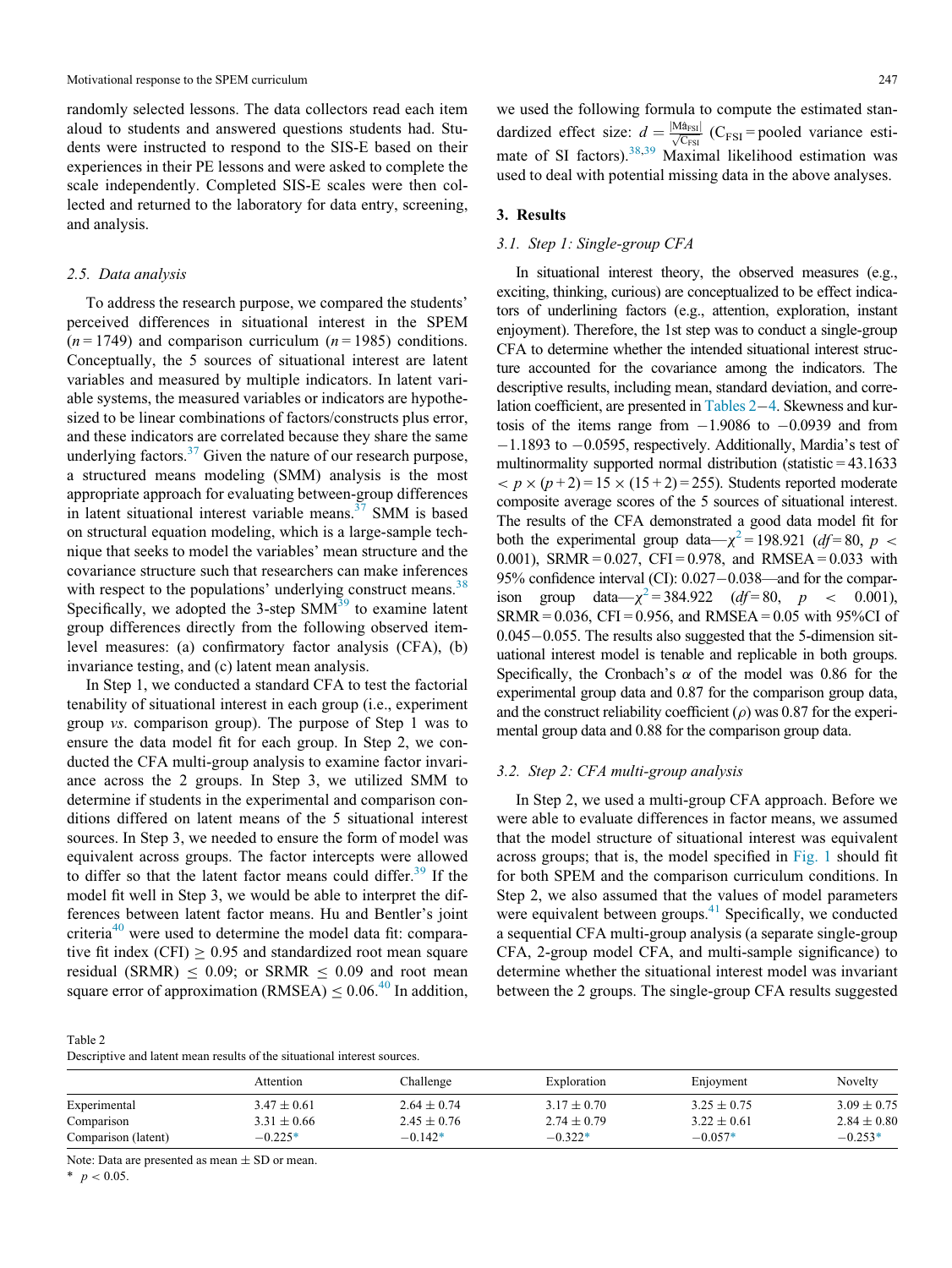Table 3 Correlation coefficients between the variables.

|             | Attention | Challenge | Exploration | Enjoyment | Novelty |
|-------------|-----------|-----------|-------------|-----------|---------|
| Attention   |           |           |             |           |         |
| Challenge   | $0.35*$   |           |             |           |         |
| Exploration | $0.56*$   | $0.44*$   |             |           |         |
| Enjoyment   | $0.62*$   | $0.33*$   | $0.54*$     |           |         |
| Novelty     | $0.57*$   | $0.45*$   | $0.63*$     | $0.63*$   |         |

<span id="page-6-3"></span>\* The correlation is significant at the 0.01 level (2-tailed).

<span id="page-6-0"></span>Table 4

Correlation coefficients between the variables for the Science, PE, & Me! and comparison groups.

|             | Attention | Challenge | Exploration | Enjoyment | Novelty |
|-------------|-----------|-----------|-------------|-----------|---------|
| Attention   |           | $0.38*$   | $0.54*$     | $0.65*$   | $0.58*$ |
| Challenge   | $0.29*$   |           | $0.47*$     | $0.34*$   | $0.47*$ |
| Exploration | $0.56*$   | $0.37*$   |             | $0.52*$   | $0.62*$ |
| Enjoyment   | $0.58*$   | $0.32*$   | $0.60*$     |           | $0.63*$ |
| Novelty     | $0.55*$   | $0.41*$   | $0.60*$     | $0.64*$   |         |

Notes: Data below the diagonal refer to correlation coefficients for the Science, PE, & Me! curriculum group. Data above the diagonal refer to the correlation coefficients for the comparison curriculum group.

<span id="page-6-4"></span>\* The correlation is significant at the 0.01 level (2-tailed).

<span id="page-6-1"></span>

<span id="page-6-2"></span>Fig. 1. The measurement model for the Situational Interest Scale-Elementary (SSI-E). V1-V15 represent the 15 SIS-E items, and E1-E15 represent the error terms. The one-way arrows from latent variables to observed variables  $(V1-V15)$  denote factor loading, while two-way arrows denote covariances across the latent variables.

that the model is tenable for each condition separately. The results from the 2-group CFA indicated that the 2-group model that tested data from both conditions simultaneously is tenable  $(\chi^2 = 583.85, df = 160, p < 0.01, CFI = 0.97, SRMR = 0.03,$ and RMSEA =  $0.040$  with 95%CI of  $0.040 - 0.046$ ). The multigroup CFA revealed that the difference between the model with loading constraints ( $\chi^2$  = 606.61, *df* = 175, *p* < 0.01,  $CFI = 0.97$ ,  $SRMR = 0.05$ , and  $RMSEA = 0.04$  with 95%CI of  $0.04-0.05$ ) and the model without constraints was not statistically significant  $(\Delta \chi^2 = 22.77, \Delta df = 15, p > 0.05)$ . Taken together, the multi-group CFA demonstrated measurement invariance of the situational interest model between the 2 conditions, suggesting that the SMM analysis may proceed.

#### 3.3. Step 3: SMM analysis

Given the fact that the aforementioned CFA multi-group analysis showed a good measurement model between the 2 groups, we proceeded to the SMM analysis to address the purpose of the study: to evaluate elementary school students' response to situational interest in the SPEM curriculum. In this step, the factor intercepts were allowed to be variant between conditions so that the factor/latent means could differ if there was any difference. The SMM results showed that all latent means ([Table 2](#page-5-0)) of the situational interest factors from the SPEM condition were significantly higher than means from the comparison condition ( $z = -7.90, -6.54, -12.195, -2.01$ , and  $-8.80$  for attention, challenge, exploration, enjoyment, and novelty, respectively). Using attention for an example ([Fig. 2](#page-6-2)), we assessed latent mean differences by using the experimental group as a reference group. The results suggest that the mean latent attention demand is significantly higher for the experimental group than for the comparison group (comparison mean =  $-0.225$ ,  $p < 0.05$ ), given the fact that intercepts are invariant across groups. The standardized effect size values suggested low to moderate practical significance  $(d = 0.37, 0.36, 0.63, 0.09,$  and 0.41 for attention, challenge, exploration, enjoyment, and novelty, respectively), all favoring the responses from the SPEM condition. These SMM results confirmed the intent of the SPEM curriculum development, which was designed to be situationally attractive and interesting. It is worth noting, however, that the standardized effect size should be higher than those found with measured variables because latent variables are error-free while the



Model X' = 1034.474, df= 180, p < 0.001; CFI = 0.965, SRMR = 0.042, RMSEA= 0.043; 95%CI: 0.054 - 0.060

Fig. 2. The difference on mean latent attention demand (AT) between 2 groups. The fit results indicate that intercepts are invariant across groups. \*  $p < 0.005$ ,  $d = 0.37$ , and  $z = -7.90$ . CFI = comparative fit index; CI = confidence interval; RMSEA = root mean square error of approximation; SRMR = standardized root mean square residual.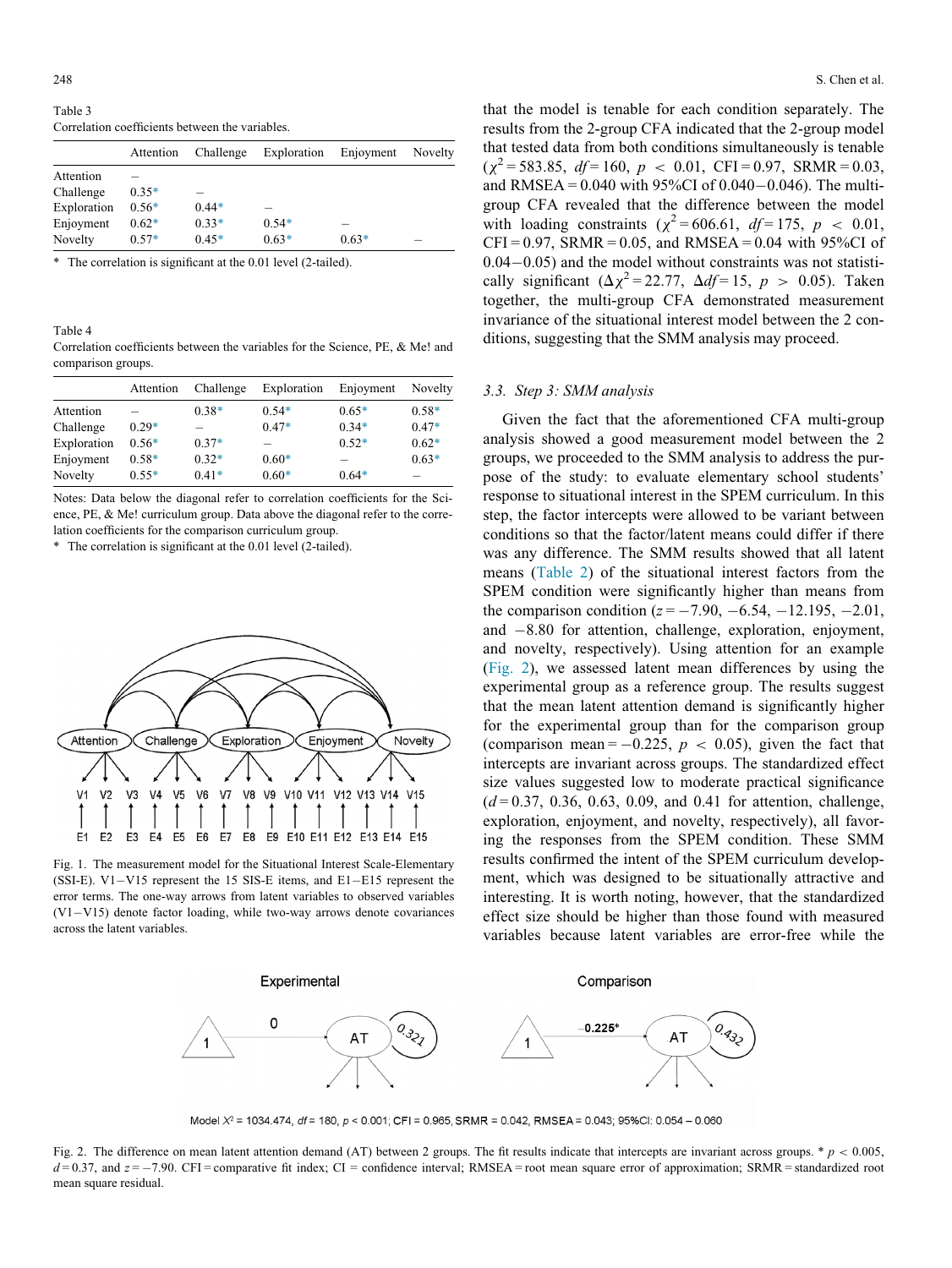measured variable allows for measurement error.<sup>[38](#page-9-22)</sup> The standardized effect sizes in this study, therefore, are considered to be small, except for exploration, according to the cut-off points (0.23, 0.56, and 0.89 for small, medium, and large standardized latent effects, respectively).  $38$ 

#### 4. Discussion

The purpose of this study was to evaluate learners' motivational response to the SPEM curriculum from the perspective of situational interest. Following a cluster randomized controlled research design, our analysis attempted to identify the effect of the SPEM curriculum on students' situational interest. The results confirmed that the SPEM curriculum generated significantly higher situational interest than the comparison curriculum did. The findings add to the extant research literature by confirming the feasibility of manipulating curriculum factors to stimulate learners' situational interest in elementary school PE.

A key finding is that the students in the SPEM curriculum condition reported significantly higher situational interest than those in the comparison curriculum group. It has been observed occasionally in prior research that attention demand (e.g., increased demand of cognition) in PE can be a source of situational interest. $30,35$  $30,35$  Physical educators are encouraged to exploit the opportunity to design tasks that trigger and maintain situational interest for the learner. Our finding provides evidence that the concept-based, knowledge-rich SPEM curriculum was perceived by the elementary school students to be more interesting than the comparison curriculum. One unique aspect of the SPEM curriculum is its 5E structure (i.e., engagement, exploration, explanation, elaboration, and evaluation) through which students cognitively engage as they perform movement tasks and activities in each lesson. The 5E structure enables the concept-based curriculum to be cognitively demanding, which is likely to be a main stimulating factor that entices student situational interest. This observation is in support of previous findings that reported an increase in situational interest when the PA tasks increased students' attention demand. $16,22$  $16,22$ 

It is noticeable that the students in the SPEM condition rated task novelty higher than students in the comparison condition did. This finding confirms that the SPEM curriculum offered students novel knowledge and experiences. The intentional focus of the curriculum on learning health-related fitness concepts through modified games and activities appears to make the learning experience novel in comparison with the traditional PE curriculum that the students in the comparison condition experienced. For instance, in the Dr. Love's Health Heart unit, students were guided by scaffolding tasks specified in the workbook to construct knowledge about cardiorespiratory endurance fitness through PAs such as running and jumping ropes. After each activity, students returned to the workbook to record their observations, analyze their physiological responses, and reach a conclusion about benefits from the activity. This seems to be more a novel task than merely participating in these activities without tangible purposes. This and other similar tasks about the scientific mechanisms underlying PA and movement participation seem to be sources of motivation that resulted in the informed association between PA and cognitive understanding among the young children.

Speculatively, it may not be an overreach to argue that a link between the physical and cognitive components of a learning task presents an opportunity for young learners to effectively bridge new cognitive information with their experiential repertoire developed mostly through physical activities. These tasks would possibly elevate and satisfy students' curiosity through novel experiences better than those tasks with a single focus on cognition or physical movement in the conventional curriculum. Engaging in these PA experiments and games associated with health-related knowledge does not demand a high level of sport skill proficiency and yet results in more instant enjoyment. This curriculum environment could be particularly friendly to students with an average or lower level of sport skills and could provide them with meaningful and enjoyable PA experiences and opportunities to learn knowledge beneficial for lifelong health.

While situational interest has been characterized as a short-lived, immediate engagement prompter, $^{14}$  a consistent lesson structure (such as the 5E in this study) coupled with comparable PA tasks tends to generate repeatable levels of situational interest. $42$  Hidi and Renninger<sup>[14](#page-9-3)</sup> proposed a theoretical hypothesis on interest development. One important component is the possibility of situational interest transition from a "trigger" phase to a "sustained" (or maintained) phase where individual interest, which is more stable and long-lasting, would start to emerge. $14$  In a preliminary study, for instance, Zhu and Dragon<sup> $42$ </sup> tracked students' situational interest through 5 consecutive lessons using the same lesson structure and comparable PA tasks, and their results showed that students reported a similar level of situational interest across those 5 PE lessons.[42](#page-9-27) In other words, situational interest remained stable over multiple class periods. Because the SPEM curriculum used a consistent 5E structure for all lessons and students were expected to conduct experiments based on PA in every lesson, it is highly likely that the higher situational interest in the SPEM condition will be sustained throughout and across the units. Development of Individual interest relies on the development of knowledge and values.<sup>14</sup> Coupled with in-depth knowledge and values of PA as major content, the repeated exposure to situationally interesting tasks with knowledge and values assisted in the students' development of initial individual interest, which in turn led them to a stronger perception of situational interest in SPEM. This informed speculation, however, needs to be confirmed by future research.

In addition to the curricular level, at the instructional task level the integration of cognitive demand into teaching strategies is crucial in that higher cognitive demand also increases the level of the students' perceived situational interest.<sup>16,[22](#page-9-26)</sup> Specifically, in the SPEM curriculum the Think, Pair, Share strategy and the workbook tasks add cognitive demands to the PAs and thus could be a contributing factor for the elevated situational interest reported in this study. As cautioned by Zhu and Chen,<sup>[16](#page-9-5)</sup> adding cognitive demand, however, should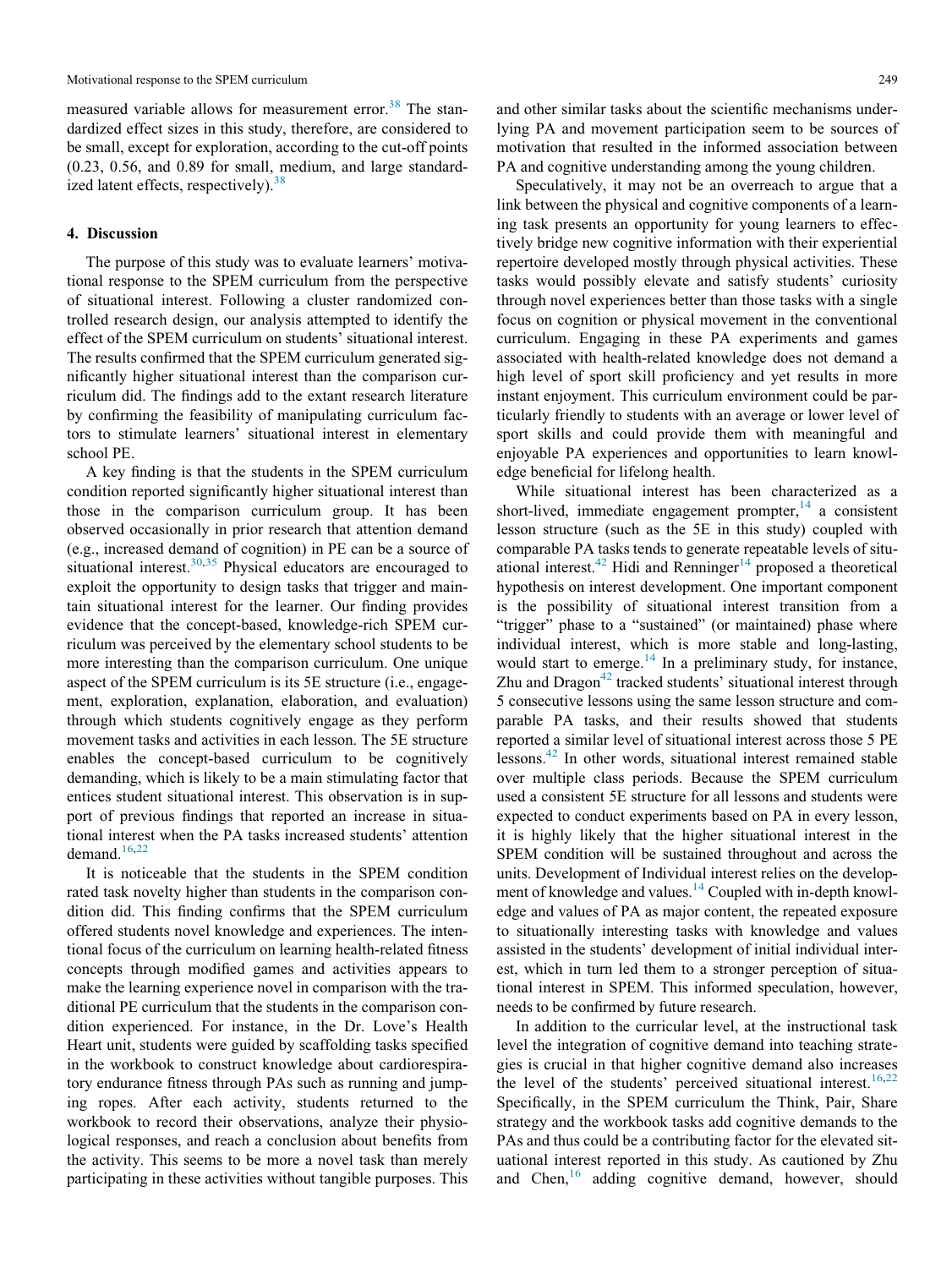depend on the cognitive demand level of the current task and the specific characteristics of the students. An overwhelming level of cognitive demand could potentially reduce participa-tion and situational interest.<sup>[16](#page-9-5)</sup> The findings of this study show a low to moderate level of situational interest in SPEM, which could have contributed to the significant knowledge gain that resulted from the SPEM curriculum intervention.<sup>[6](#page-8-5)</sup>

Facilitating situational interest in PE has important implications.<sup>9</sup> In particular, situational interest has been shown to pos-itively correlate with PA participation.<sup>[26,](#page-9-11)[28](#page-9-28)[,30](#page-9-13)</sup> Thus, a curriculum with situationally interesting tasks is likely to contribute to a higher level of PA participation. In the case of the SPEM curriculum, a previous study demonstrated that students' PA levels during the lessons was not compromised in spite of their higher cognitive engagement and achievement compared to students in a regular  $PE$  curriculum.<sup>[31](#page-9-14)</sup> The higher situational interest generated by the SPEM curriculum is likely to facilitate students' physical engagement, cognitive engagement, and knowledge achievement compared to a regular PE curriculum.

Due to the present study's cluster randomized controlled design and large random student sample, the findings reported here have added external validity, which increases generalizability of the findings. A motivated learner is the most effective learner, and interest in learning is the best guide for a learner. We encourage physical educators and teacher educators to incorporate the findings from this study into their daily teaching to increase situational interest. This includes deliberately changing the task structure, lesson organization, and even the entire curriculum.

<span id="page-8-0"></span>Despite the strength added to our study by a randomized controlled design, we note the following limitations. First, we did not conduct a thorough manipulation check to investigate the extent to which the teachers followed the lesson plans during implementation. To address this concern prospectively, we sent trained data collectors to observe the implementation of the curriculum but we decided not to report these data because of significant missing data. Second, in our data analysis, we did not take into account potential moderating variables such as grade, gender, individual interest, or prior achievement in PE, because it was not our research purpose to test the curriculum effect caused by these variables. Future research should look into the potential group differences as they relate to these variables.

#### <span id="page-8-4"></span><span id="page-8-3"></span><span id="page-8-2"></span><span id="page-8-1"></span>5. Conclusion

<span id="page-8-9"></span><span id="page-8-8"></span><span id="page-8-7"></span><span id="page-8-6"></span><span id="page-8-5"></span>In addition to the findings from previous studies,  $6,31$  $6,31$  the findings in this study further support the value of the SPEM curriculum by verifying that the motivational component built into the curriculum generated positive results, as it was designed to do. Students in the experimental condition perceived the curriculum and learning to be more situationally interesting than their counterparts in the regular PE curriculum. The findings from this research, with its robust design, provide strong evidence suggesting that there are benefits to be gained from the dissemination of this evidence-based curriculum to other school districts within or beyond the original research site. To improve program scalability and implementation sustainability, such dissemination efforts should consider local adaptations to the curriculum based on feedback gathered before and during implementation through process evaluation.<sup>[43](#page-9-29)</sup> More important, the findings clearly encourage physical educators to take advantages of situational interest to enhance students' physical engagement during PE classes. Our study has generated new information that is useful in guiding future curriculum design that facilitates positive student motivation, in-class engagement, and learning achievement. The implementation of the SPEM curriculum can be challenging, but through tailored staff training, PE teachers can successfully implement the curriculum into their schools.<sup>[44](#page-9-30)</sup> Physical educators who are interested in teaching health-related fitness knowledge while maintaining students' interest and PA levels are encouraged to consider adopting the SPEM curriculum.

#### Acknowledgment

The research reported in this publication was supported by the Office of the Director, U.S. National Institutes of Health, under Award Number R25RR015674-1.

#### Authors' contributions

SC drafted and revised the paper; HS helped collect and analyze the data; XZ helped collect the data; AC and CDE conceived and oversaw the project. All authors made significant contributions to the draft and revision of the paper. All authors have read and approved the final version of the manuscript, and agree with the order of presentation of the authors.

#### Competing interests

The authors declare that they have no competing interests.

#### References

- 1. [Institute of Medicine of the National Academies.](http://refhub.elsevier.com/S2095-2546(19)30144-9/sbref0001) Educating the student [body: taking physical activity and physical education to school](http://refhub.elsevier.com/S2095-2546(19)30144-9/sbref0001). Washing[ton, DC: National Academy of Sciences; 2013.](http://refhub.elsevier.com/S2095-2546(19)30144-9/sbref0001)
- 2. [Chen A. On childhood obesity prevention:](http://refhub.elsevier.com/S2095-2546(19)30144-9/sbref0002) "[Exercise is medicine"](http://refhub.elsevier.com/S2095-2546(19)30144-9/sbref0002) [vs](http://refhub.elsevier.com/S2095-2546(19)30144-9/sbref0002). "[exercise is vaccine"](http://refhub.elsevier.com/S2095-2546(19)30144-9/sbref0002). [J Sport Health Sci](http://refhub.elsevier.com/S2095-2546(19)30144-9/sbref0002) 2012;1:172–3.
- 3. [Chen S, Nam Y. Energy balance education in schools: the role of student](http://refhub.elsevier.com/S2095-2546(19)30144-9/sbref0003) knowledge. [Eur Phys Educ Rev](http://refhub.elsevier.com/S2095-2546(19)30144-9/sbref0003) 2017;23:157–70.
- 4. [Society of Health and Physical Educators.](http://refhub.elsevier.com/S2095-2546(19)30144-9/sbref0004) National standards and grade[level outcomes for K-12 physical education](http://refhub.elsevier.com/S2095-2546(19)30144-9/sbref0004). Champaign, IL: Human [Kinetics; 2014.](http://refhub.elsevier.com/S2095-2546(19)30144-9/sbref0004)
- 5. [Hastie PA, Wallhead TL. Operationalizing physical literacy through sport](http://refhub.elsevier.com/S2095-2546(19)30144-9/sbref0005) education. [J Sport Health Sci](http://refhub.elsevier.com/S2095-2546(19)30144-9/sbref0005) 2015;4:132–8.
- 6. [Sun H, Chen A, Zhu X, Ennis CD. Learning science-based fitness knowl](http://refhub.elsevier.com/S2095-2546(19)30144-9/sbref0006)[edge in constructivist physical education.](http://refhub.elsevier.com/S2095-2546(19)30144-9/sbref0006) Elem Sch J 2012;113:215–29.
- 7. [Ennis CD. Defining learning as conceptual change in physical education](http://refhub.elsevier.com/S2095-2546(19)30144-9/sbref0007) [and physical activity settings.](http://refhub.elsevier.com/S2095-2546(19)30144-9/sbref0007) Res Q Exerc Sport 2007;78:138–50.
- 8. [Sun H, Chen A, Ennis CD, Martin R, Shen B. An examination of the mul](http://refhub.elsevier.com/S2095-2546(19)30144-9/sbref0008)[tidimensionality of situational interest in elementary school physical edu](http://refhub.elsevier.com/S2095-2546(19)30144-9/sbref0008)cation. [Res Q Exerc Sport](http://refhub.elsevier.com/S2095-2546(19)30144-9/sbref0008) 2008;79:62–70.
- 9. [Chen A, Wang YB. The role of interest in physical education: a review of](http://refhub.elsevier.com/S2095-2546(19)30144-9/sbref0009) research evidence. [J Teach Phys Educ](http://refhub.elsevier.com/S2095-2546(19)30144-9/sbref0009) 2017;36:313–22.
- 10. Pintrich PR, Schunk DH. [Motivation in education: theory, research and](http://refhub.elsevier.com/S2095-2546(19)30144-9/sbref0010) application[. Upper Saddle River, NJ: Prentice-Hall; 2002.](http://refhub.elsevier.com/S2095-2546(19)30144-9/sbref0010)